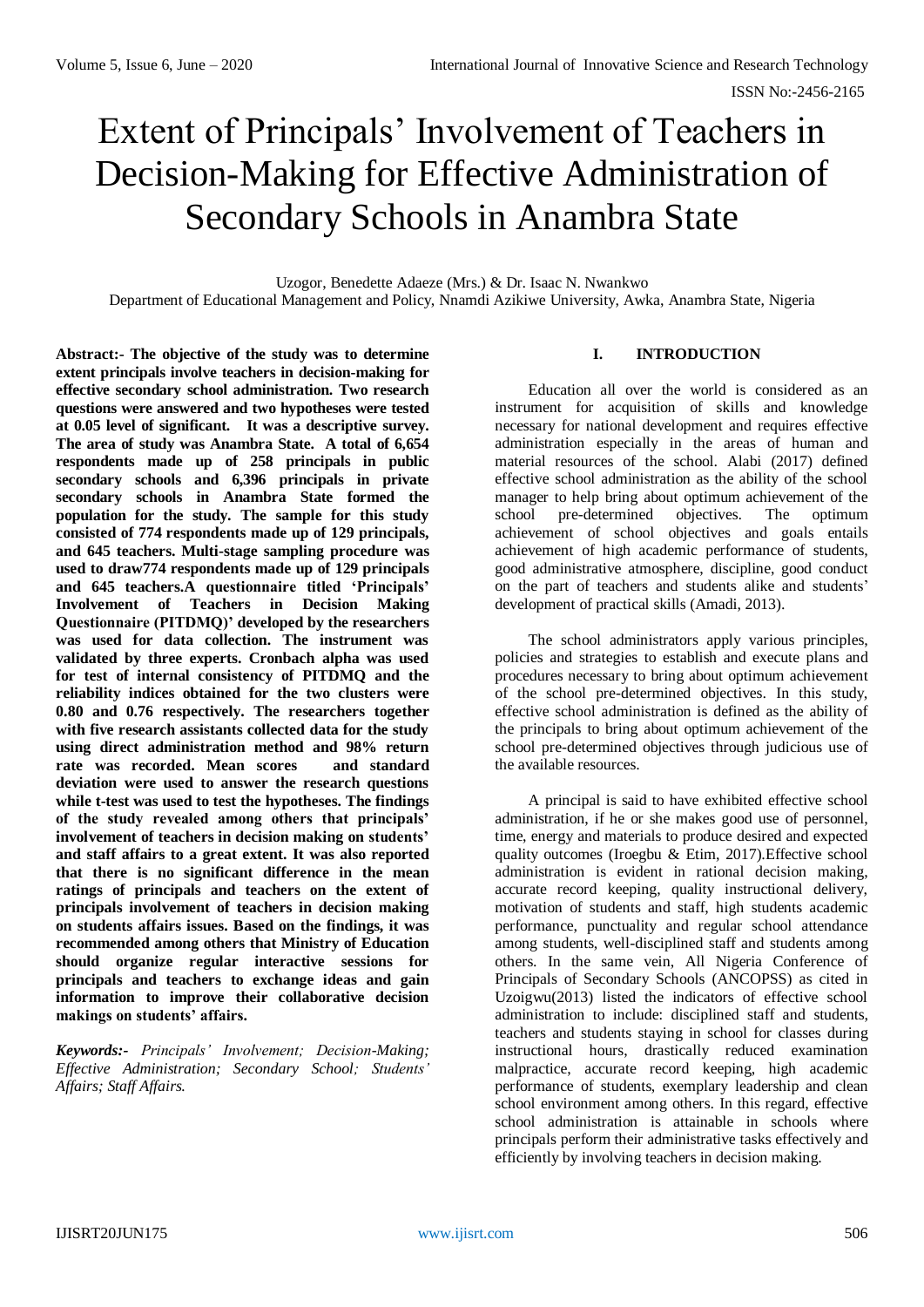Decision making is the act of determining a course of action following a more or less deliberate consideration of competing alternatives (Nwankwo, 2014). In the view of Talat (2013), decision making is a process of selecting the best course of action, out of many alternatives available. The salient point in the two definitions is that decision making is concerned with making the right choice out of the available and competing alternatives. Decision making therefore is seen as systematic and careful deliberation and selection of the best course of action among the available alternatives.

For effective decisions to be made, every role player in the school system needs to participate at one level or the other (Omobude & Igbudu, 2012). One of the key players in school is the teachers who are the implementers of the school curriculum and co-organisers of the school activities along with the principals. Principals' involvement of teachers in decision-making therefore is an opportunity for teachers to gain experience and confidence in performing their duties. Ndiku, Simiyu and Achoka (2009) opined that teachers should be actively involved in decision making in their schools so as to encourage motivation and utilize their wide range of experience, expertise, personal characteristics and capability. Through collaborative decision making approach, teachers benefit from one another's experience and enhance their teaching effectiveness by offering constructive suggestions and appropriate feedbacks to each other (Baraka &Luicensi, 2017).

Different school administrative issues that need involvement of teachers in decision making include; students affairs, staff affairs, curriculum programme, resources and facilities and financial affairs( Mutuku&Orodho, 2014; Ndiku etal, 2009). The areas of principals' involvement of teachers in decision- making that this study focused on are students' affairs and staff affairs.

Schools are established to cater for the educational needs of the students. This makes decision making in the area of students' affairs issues very paramount to the attainment of educational objectives. Teachers are the very ones who teach and instruct students in the class and this expose them to crucial information to improve on decision making regarding students affairs in the school (Yao, 2014). Kiami, Chemnjor and Macharia (2014) stressed that teachers should be brought on board, particularly when critical decisions touching on students are being deliberated. Students' affairs issues include; admission, orientation, registration, discipline, health and safety services, co-curricular activities and process of their results among others. Teachers perform tasks such as preparing lesson notes and plans, instructional delivery, keeping students files, maintaining teaching aids and preparing instruments for practical lessons, and thus involving them in decision making helps them execute these roles (Mutuku & Orodho, 2014).

A school administrator may include teachers in a decision involving issues that are relevant to them in which they have the expertise to make, instead of making decision unilaterally (Armenia &Ristea 2014). The involvement of teachers in decision making on staff affairs, according to Wadesango and Bayaga (2013) makes decisions more likely to be acceptable and more likely to be implemented because they reflect and serve the interests of the people responsible for putting them into action. The decision making in the area of staff affairs issues included: orientation, supervision, staff welfare, training, communication and discipline among others. The decision made in the area of staff affairs affects teachers and as professionals and specialists in different subject areas, they are better suited to make the correct decisions having in mind what is required of them as teachers (Ndiku et al, 2009). However, there seems to be poor cooperation of some secondary school teachers in Anambra State in implementing some decisions.

Teachers seem to be usually excluded by school administrators in the process of decision making (Yao, 2014). Continuing, Yoa stressed that merely informed of the results of decision made, teachers might not clearly understand why or how those decisions were made. This could bring about alienation or misunderstanding among teachers on how and when to implement the decision that they are merely informed of. It also seems to make teachers unconcerned and uncommitted in executing the decisions taken. Edikpa (2011) observed that some secondary school principals in Anambra State do not involve subordinates in decision making even where it affects them. In the same vein, Duze  $(2011)$  reported that teachers were grossly deprived from participating in decision-making in secondary schools in Anambra State. Furthermore, Duze stressed that the denial of teachers the opportunity to participate in decision making is the root cause of most teachers' oppression, which in turn degenerates into breakdown of law and order in schools. Ofojebe cited in Duze observed that truancy, vandalism, violence and protests are some of the evils that have plagued most Nigerian secondary schools, Anambra State inclusive, as a result of inadequate participation of teachers in decisions that directly or indirectly affect them. In the view of these previous observations, the researcher is to empirically investigate the extent secondary school teachers in Anambra State are involved by their principals in decision making.

The experience of the researchers seem to indicate that secondary school teachers in Anambra State are not adequately involved in the decision making process. There appears to be evident in poor cooperation, misunderstanding and unwillingness of teachers to implement most decisions reached in secondary schools in Anambra State. In turn, it seems to have led to poor interpersonal relationship and breakdown of orders and gossiping among secondary school principals and their teachers in the state. The above situations seem to adversely affect effective administration of school in terms of achievement of high academic performance of students,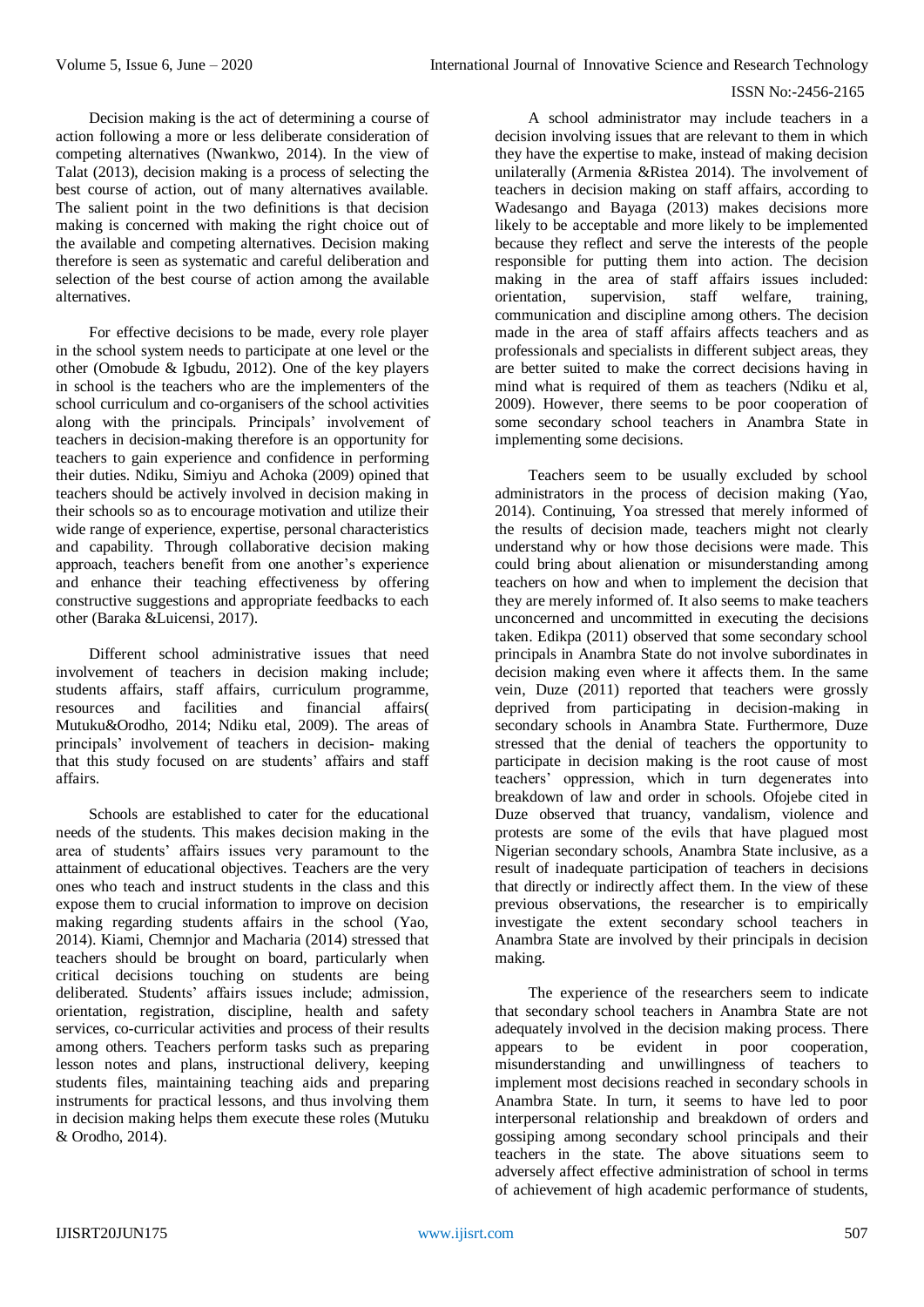good administrative atmosphere, good conduct on the part of teachers and students and quality instructional delivery. These unwholesome developments make it imperative for the investigation of extent of principals' involvement of teachers in decision making for effective administration of secondary schools in Anambra State.

- *Research Questions*
- To what extent do principals involve teachers in decision making on students' affairs for effective administration of secondary schools in Anambra State?
- To what extent do principals involve teachers in decision making on staff affairs for effective administration of secondary schools in Anambra State?
- *Hypotheses*
- Principals in public and private secondary schools in Anambra State do not differ significantly in their mean ratings on the extent they involve teachers in decision making on students affairs for effective administration of secondary schools.
- Principals in public and private secondary schools in Anambra State do not differ significantly in their mean ratings on the extent they involve teachers in decision making on staff affairs for effective administration of secondary schools.

## **II. RESEARCH METHOD**

The objective of the study was to determine extent principals involve teachers in decision-making for effective secondary school administration. It was a descriptive survey. The area of study was Anambra State. All the six education zones in the state were covered. The zones include Aguata education zone; Awka education zone, Nnewi education zone; Ogidi education zone; Otuocha education zone and

Onitsha education zone. A total of 6,654 respondents made up of 258 principals in public secondary schools and 6,396 principals in private secondary schools in Anambra State formed the population for the study. The sample for this study consisted of 774 respondents made up of 129 principals, and 645 teachers. Multi-stage sampling procedures were employed in composing the sample. The simple random sampling technique was used. A structured questionnaire titled ''Principals' Involvement of Teachers on Decision Making Questionnaire (PITDMQ)'' was used for data collection. The instrument was developed by the researcher from literature and consultation with experts in the field of educational management. The instrument was structured in two versions to suit principals and teachers. PITDMQ was structured on a four-point rating scale of Very Great Extent (VGE), Great Extent (GE), Low Extent (LE) and Very Low Extent (VLE) weighted 4, 3, 2 and 1 respectively. The instrument (PITDMQ) was subjected to validation by three experts. The data used for computing the reliability of PITDMQ were obtained through single administration method of forty (40) copies of questionnaire administered on a sample of 20 principals and 20 teachers in 20 secondary schools in Enugu State. The data obtained were subjected to test for internal consistency using Cronbach alpha. The reliability indices for clusters A and B were 0.80 and 0.76 respectively. The researchers together with the help of five research assistants who are secondary school teachers in Anambra State administered the copies of the questionnaire on the principals and teachers. A total of 774 copies of the questionnaire were administered to the respondents and 759 copies (i.e. 128 for principals and 631 for teachers) were properly completed and successfully retrieved, indicating 98% percent return. These were subjected to data analysis. Mean and standard deviation were used in answering the research questions. The t-test statistic was used to test the null hypotheses.

## **III. PRESENTATION OF RESULTS**

#### *Research Questions*

 **Research Question 1:** To what extent do principals involve teachers in decision making on students' affairs for effective administration of secondary schools in Anambra State?

| S/N            | <b>ITEMS</b>                                            |      | <b>Principals</b> | $(N = 128)$ | Teachers $(N = 631)$ |      |          |
|----------------|---------------------------------------------------------|------|-------------------|-------------|----------------------|------|----------|
|                |                                                         | Mean | Sd                | Decision    | Mean                 | Sd   | Decision |
|                | Processing of students' admission in the school         |      | 1.09              | Low         | 2.37                 | 1.09 | Low      |
|                |                                                         |      |                   | Extent      |                      |      | Extent   |
| $\mathfrak{D}$ | Placement of students in various classes                | 2.59 | 1.15              | Great       | 2.59                 | 1.09 | Great    |
|                |                                                         |      |                   | Extent      |                      |      | Extent   |
| 3              | Disciplining of erring students in the school           | 2.61 | 1.06              | Great       | 2.65                 | 1.12 | Great    |
|                |                                                         |      |                   | Extent      |                      |      | Extent   |
| 4              | Providing health services to students                   |      | 1.06              | Low         | 2.20                 | 1.09 | Low      |
|                |                                                         |      |                   | Extent      |                      |      | Extent   |
| 5              | Organising co-curricular activities for students in the | 2.65 | 1.08              | Great       | 2.56                 | 1.12 | Great    |
|                | school                                                  |      |                   | Extent      |                      |      | Extent   |
| 6              | organising orientation programme for students in the    | 2.55 | 1.20              | Great       | 2.53                 | 1.09 | Great    |
|                | school                                                  |      |                   | Extent      |                      |      | Extent   |
| 7              | Deciding of mode of students' continuous assessment     | 2.89 | 1.01              | Great       | 2.69                 | 1.11 | Great    |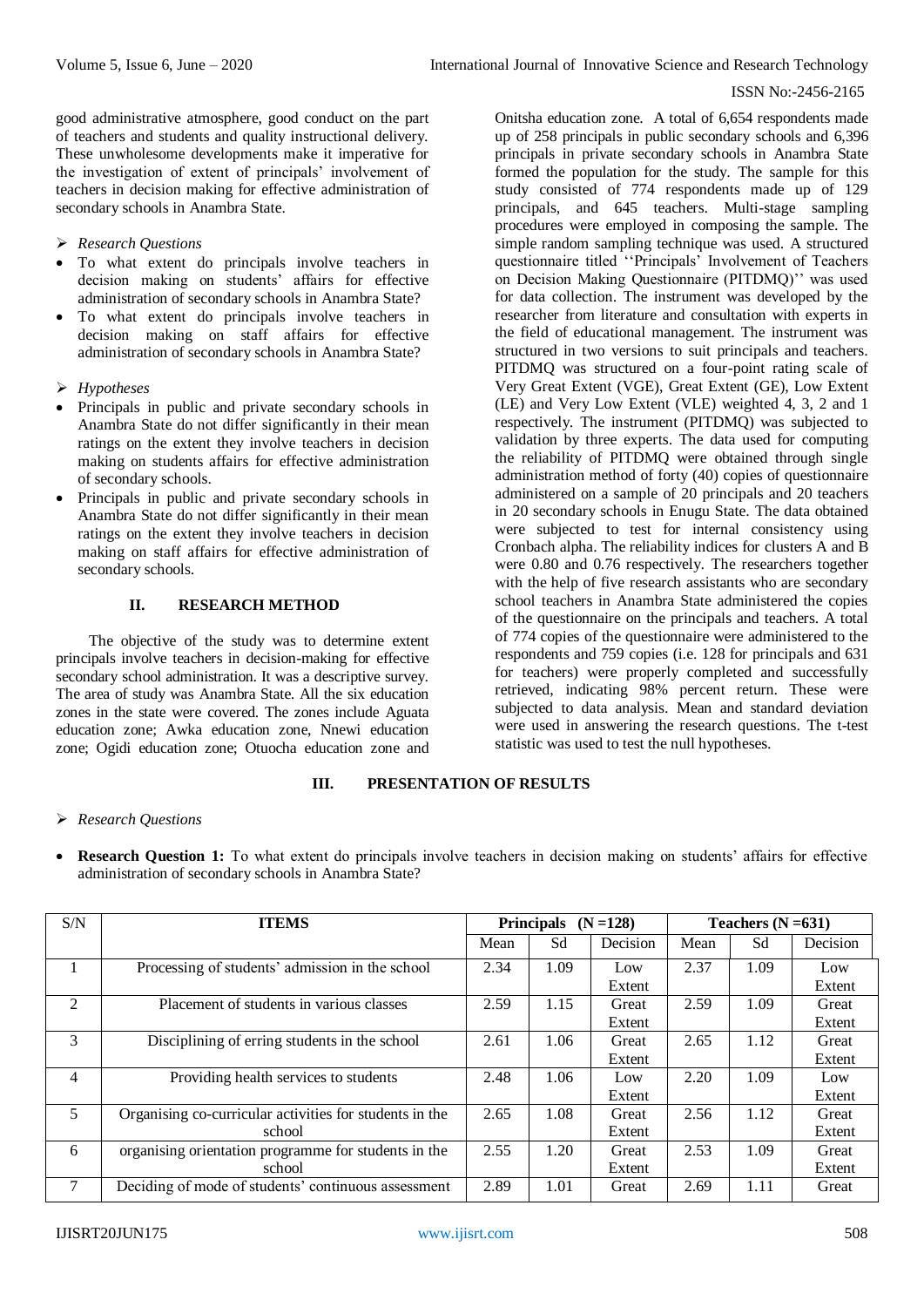ISSN No:-2456-2165

|    |                                                       |      |      | Extent        |      |      | Extent        |
|----|-------------------------------------------------------|------|------|---------------|------|------|---------------|
| 8  | Formulating rules and regulations guiding the conduct | 2.67 | 1.08 | Great         | 2.45 | 1.13 | Low           |
|    | of students                                           |      |      | Extent        |      |      | Extent        |
| 9  | Managing of students' records                         | 2.66 | 1.09 | Great         | 2.59 | 1.10 | Great         |
|    |                                                       |      |      | Extent        |      |      | Extent        |
| 10 | Determining dressing codes for students               | 2.73 | 1.16 | Great         | 2.58 | 1.11 | Great         |
|    |                                                       |      |      | Extent        |      |      | Extent        |
| 11 | Providing of library services to students             | 2.44 | 1.08 | Low           | 2.56 | 1.08 | Low           |
|    |                                                       |      |      | Extent        |      |      | Extent        |
| 12 | Constituting social clubs for students in school      | 2.67 | 1.10 | Great         | 2.64 | 1.15 | Great         |
|    |                                                       |      |      | Extent        |      |      | Extent        |
| 13 | Appointing prefects in the school                     | 2.59 | 1.07 | Great         | 2.60 | 1.09 | Great         |
|    |                                                       |      |      | Extent        |      |      | Extent        |
| 14 | Promoting of students to the next class               | 2.75 | 1.19 | Great         | 2.61 | 1.14 | Great         |
|    |                                                       |      |      | Extent        |      |      | Extent        |
| 15 | Deciding on issues relating to students safety        | 2.38 | 1.07 | Low           | 2.40 | 1.10 | Low           |
|    |                                                       |      |      | Extent        |      |      | Extent        |
|    |                                                       |      |      |               |      |      |               |
|    | <b>Mean of means</b>                                  | 2.60 | 1.10 | Great         |      | 1.11 | <b>Great</b>  |
|    |                                                       |      |      | <b>Extent</b> | 2.53 |      | <b>Extent</b> |

Table 1:- Mean Ratings and Standard Deviation Scores of Principals' Involvement of Teachers indecision Making on Students' Affair

Table 1 revealed that principals and teachers mean scores for items 1, 4 11 and 15 fall within the mean range of 1.50-2.49 indicating low extent of principals' involvement of teachers in decision making in the areas. The mean scores of principals and teachers for items 2, 3, 5, 6, 7, 9, 10, 12, 13 and 114 fall within the mean range of 2.50-3.49 indicating that there was great extent of principals' involvement of teachers in decision making in the areas. The principals mean score for item 8 indicated great extent of principals' involvement of teachers in decision making in the area, while that of teachers' revealed low extent.

The overall standard deviation scores of 1.10 and 1.11 for principals and teachers respectivelyindicated that their responses are close to the mean, implying that the respondents are homogenous in their responses amongst cluster. The mean of means' fell within the range 2.50-3.49. Thus, principals' involvement of teachers in decision making on students' affairs was to great extent.

• Research Question 2: To what extent do principals involve teachers in decision making on staff affairs for effective administration of secondary schools in Anambra State?

| S/N | <b>ITEMS</b>                                                                | <b>Principals</b> |      | $(N = 128)$         | Teachers $(N = 631)$ |      |                     |
|-----|-----------------------------------------------------------------------------|-------------------|------|---------------------|----------------------|------|---------------------|
|     |                                                                             | Mean              | Sd   | Decision            | Mean                 | Sd   | Decision            |
| 16  | Planning of professional development<br>programmes for teachers             | 2.73              | 1.17 | <b>Great Extent</b> | 2.62                 | 1.08 | <b>Great Extent</b> |
| 17  | Preparing of staff duty schedules                                           | 2.58              | 1.21 | <b>Great Extent</b> | 2.63                 | 1.10 | <b>Great Extent</b> |
| 18  | Disciplining of misconduct of staff in the school                           | 2.64              | 0.95 | <b>Great Extent</b> | 2.49                 | 1.10 | Low extent          |
| 19  | Providing health services to staff                                          | 2.48              | 1.09 | Low Extent          | 2.56                 | 1.08 | <b>Great Extent</b> |
| 20  | Recommendation of staff for promotion                                       | 2.44              | 1.06 | Low Extent          | 2.51                 | 1.14 | <b>Great Extent</b> |
| 21  | Providing of facilities for staff offices                                   | 2.55              | 1.15 | <b>Great Extent</b> | 2.45                 | 1.09 | Low Extent          |
| 22  | Organising orientation programme for staff                                  | 2.78              | 1.05 | <b>Great Extent</b> | 2.64                 | 1.11 | <b>Great Extent</b> |
| 23  | Organising of sporting activities for staff                                 | 2.78              | 1.02 | <b>Great Extent</b> | 2.52                 | 1.13 | <b>Great Extent</b> |
| 24  | Providing of instructional materials for staff<br>utilization in the school | 2.55              | 1.19 | <b>Great Extent</b> | 2.57                 | 1.12 | <b>Great Extent</b> |
| 25  | Formulating of time-table for various subjects                              | 2.80              | 1.10 | <b>Great Extent</b> | 2.65                 | 1.09 | <b>Great Extent</b> |
|     | <b>Mean of means</b>                                                        | 2.63              | 1.10 | <b>Great Extent</b> | 2.56                 | 1.10 | <b>Great Extent</b> |

Table 2:- Mean Ratings and Standard Deviation Scores of Principals' Involvement of Teachers indecision-Making on Staff Affairs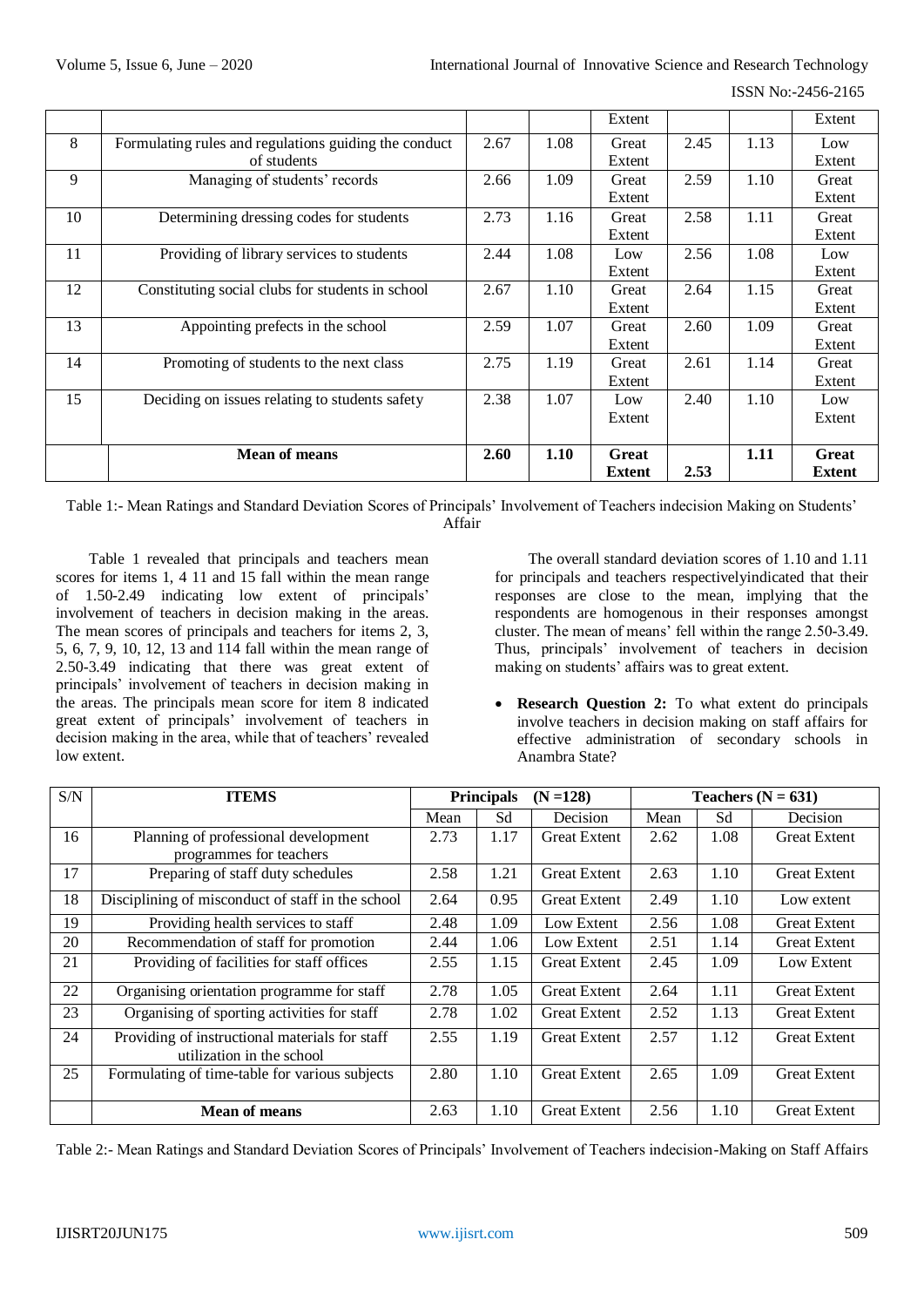The result presented on Table 2 revealed that both principals and teachers indicated great extent of principals' involvement of teachers in decision making on staff affair issues for all items as shown by their mean ratings between 2.50 and 3.49 with exception of items 18, 19 and 21. The overall standard deviation scores of 1.10 and 1.10 for principals and teachers respectively indicate closer disparity and this means that there is no much variation between the principals and teachers responses. The mean of means scores fall within the decision rule of 2.50-3.49. Thus, principals' involvement of teachers in decision making on staff affair was to a great extent.

## *Null Hypotheses*

Ho<sub>1</sub>: Principals in public and private secondary schools in Anambra State do not differ significantly in their mean ratings on the extent they involve teachers in decision making on students affairs for effective administration of secondary schools.

| Variables | $\mathbf N$ | $\overline{X}$ Sd | t-cal. t-crit. Df $\infty$ |  | Remarks                                                     |
|-----------|-------------|-------------------|----------------------------|--|-------------------------------------------------------------|
| Teachers  | 631 2.53    | - 1 1 1 1         |                            |  | Principals 128 2.60 1.10 0.67 1.96 757 0.05 Not Significant |

Table 3:- The t-test on the Extent of Principals' Involvement of Teachers in decision making on students affairs

Data presented on Table 3 revealed that the value of tcrit is greater than that of t-cal at 757 degree of freedom and alpha level of 0.05. the null hypothesis is significant. Accordingly, principals in public and private secondary schools in Anambra State did not differ significantly in their mean ratings on the extent they involve teachers in decision making on students affairs for effective administration of secondary schools.

Ho2: Principals in public and private secondary schools in Anambra State do not differ significantly in their mean ratings on the extent they involve teachers in decision making on staff affairs for effective administration of secondary schools.

| Variables  |               | Sd t-cal. t-crit.       | $\mathbf{D} \mathbf{f}$ | Remarks              |
|------------|---------------|-------------------------|-------------------------|----------------------|
| Principals |               | 128 2.63 1.10 0.67 1.96 | - 757                   | 0.05 Not Significant |
| Teachers   | 631 2.56 1.10 |                         |                         |                      |

Table 4:- The t-test on the Extent of Principals' Involvement of Teachers in Decision- making on Staff Affairs

Data presented on Table 4 revealed that the t-cal. of 0.67 is less than t-crit. of 1.96 at 0.05 level of significance and 757 degree of freedom. Thus, the null hypothesis is not significant. This means that principals in public and private secondary schools in Anambra State did not differ significantly in their mean ratings on the extent they involve teachers in decision making on staff affairs for effective administration of secondary schools.

#### **IV. DISCUSSION OF FINDINGS**

The finding of the study revealed that principals' involvement of teachers in decision making on students' affairs was to a great extent. This implies that secondary school principals in Anambra State involve teachers in decision making on placement of students in various classes, disciplining of erring students in the school, organizing co-curricular activities for students in the school, organzing orientation programme for students in the school and deciding of mode of students' continuous assessment. This is in agreement with the finding of Olorunsola and Abiodun (2011) which indicated the extent to which teachers are involved in decision making process in the areas of students' affairs was great. The possible explanation for the agreement in findings could be due to the fact that the two studies were conducted in the same country and used the same research design. The findings refuted that of Agbure (2013) which indicated that teachers

were not involved in decision making on students matter. This difference between the findings may be due to the dissimilarity in the participants of the two studies. Teachers have firsthand knowledge of many problems inhibiting teaching and learning from attaining desirable results.

The involvement in decisions in secondary schools is anticipated as it gives them the opportunity to overcome the problems of teaching in order to bring about positive improvement on instructional delivery and learning outcomes. No wonder secondary school students in Anambra State are performing well in both internal and external examinations.

It was reported that there is no significant difference in the mean ratings of principals and teachers on the extent of principals involvement of teachers in decision making on students affairs. This is in disagreement with the finding of Eris, Kayhan, Bastas and Gamar (2017) which found out that there was significant difference between teachers and administrative staff views on the extent of teachers' participation in decision making process. The disagreement between the findings could be attributed to the difference in geographical location in which the two studies were conducted.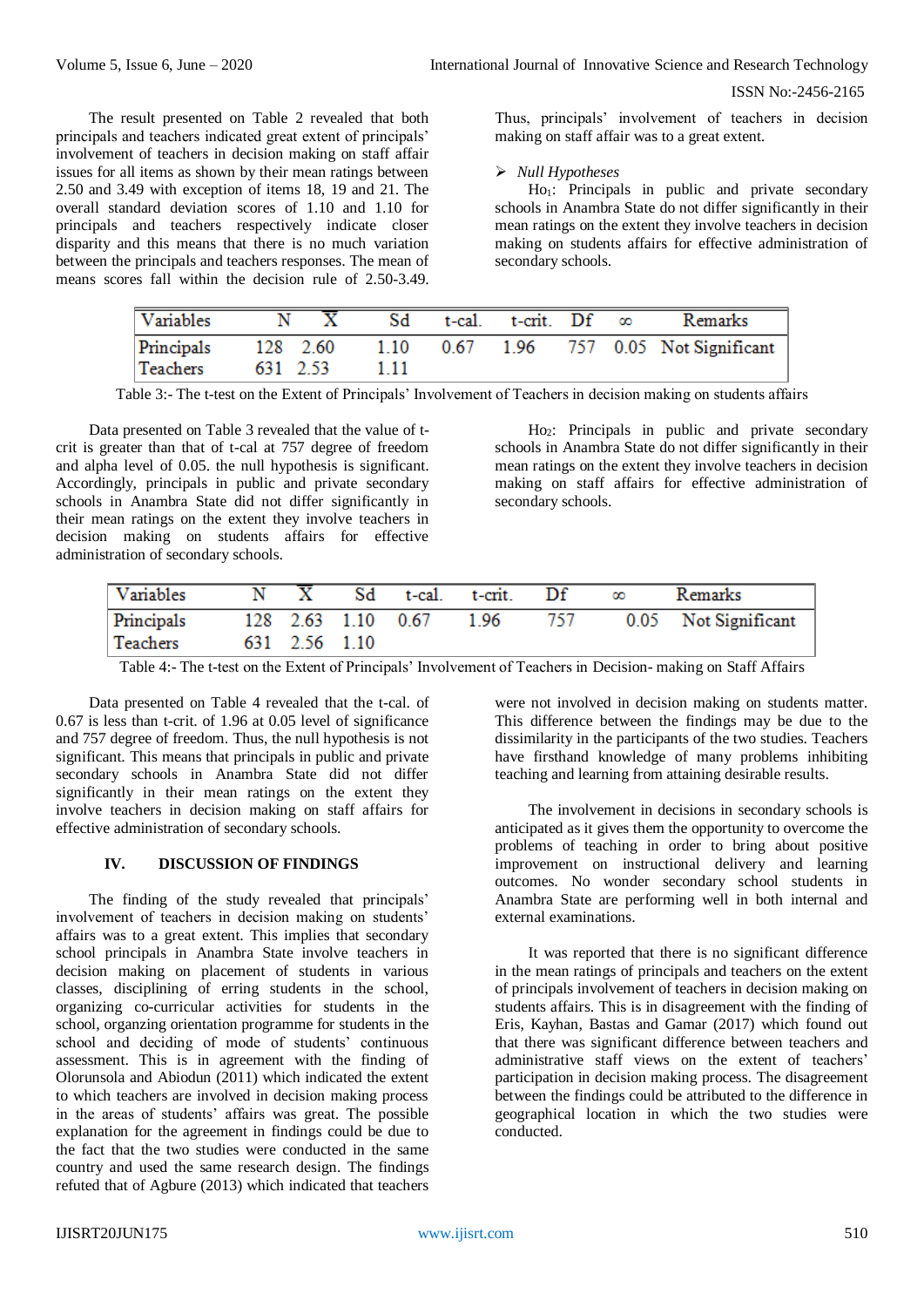It was revealed that principals' involvement of teachers in decision making on staff affairs was to a great extent. This shows that secondary school teachers in Anambra State to a great extent are involved in decision making on issues that concern them such as preparation of staff duty schedules, providing of facilities for staff offices, organizing orientation programme for staff, organizing of sporting activities for staff, providing of instructional materials for staff utilization in the school and formulating of time-table for various subjects. This corroborated the finding of Olorunsola and Abiodun (2011) which indicated that secondary school teachers to high extent are involved in staff welfare issues in schools. This is also in line with the finding of Uba-Mbibi (2013) who reported that teachers are adequately involved in decision making. This agreement in the findings may be due to the fact that that the studies were conducted in public secondary schools in Nigeria which are guided by the same educational policy in school administration. This contradicted the finding of the findings of Osuji and Koko (2016) which indicated that secondary school teachers involve in decision making on students' affairs to a very low extent. The disagreement between the two findings could be attributed to the difference in participants utilized in the two studies. The high extent of principals' involvement of teachers in decision making on staff affairs creates healthier teaching and learning environment. This gives teachers greater sense of belonging and motivates them to be dedicated and committed to their job. This could be the reason for outstanding academic achievement among students in Anambra State in National Examination Council (NECO) and West African Examination Council (WAEC).

Further finding showed that there is no significant difference in the mean ratings of principals and teachers on the extent of principals' involvement of teachers in decision making on staff affairs issues. This corroborated the finding of Okonkwo (2018) which showed that there is no significant difference in the mean ratings of principals and teachers on the extent of principals' involvement of teachers in decision making. The agreement in the two findings is expected as the two studies were conducted in the same state within the time span of a year. This implies that principals and teachers share similar opinion in involvement of teachers in decision making in relation to staff affairs issues.

## **V. CONCLUSION**

Teachers involvement in decisions making in staff and students affairs provide forum for several inputs and feedback which make it easier for principals to choose the best alternatives among many suggestions. Again, this offered teachers the opportunity to give practical and acceptable solutions on challenges encountered in the classroom. This increases teachers' commitment, drive and enthusiasm in implementation of decisions reached on students and staff affairs which leads to high job performance.

## **RECOMMENDATIONS**

Based on the findings of this study, the following recommendations were made:

- Ministry of Education should organize regular interactive sessions for principals and teachers to exchange ideas and gain information to improve their collaborative decision makings on students' affairs.
- $\triangleright$  Principals should increase the extent of teachers' involvement in decision making on staff affairs by putting up a structure that allows free flow of ideas among teachers.

## **REFERENCES**

- [1]. Agbure, A.B. (2013). The state of teachers' participation in decision making in public senior secondary schools in the Bolgatanga municipality of Ghana.*Journal of Education and Practice, 4*(22), 162-173.
- [2]. Alabi, A.O. (2017). Records keeping for effective administration of secondary schools. *Journal of Public Administration and Governance, 7*(2), 66-74.
- [3]. Amadi, E.C. (2013). Principals' administrative technique and effective school-community relations in Ahoada-East Local Government Area, Rivers State, Nigeria.*Journal of Education and Practice, 4*(6), 91- 99.
- [4]. Armenia, A. & Ristea, B. (2014).Decision makers in the decentralized educational system.*Procedia-Social and Behavioural Sciences, 149*(1), 37- 42.
- [5]. Baraka, M.N. &Luicensi, G. (2017). Participation in decision making and teachers'commitment: A comparative study between public and private secondary schools in Avusha Municipality, Tanzania. *American Journal of Educational Research, 5*(7), 802-807.
- [6]. Duze, C.O. (2011). Students and teachers participation in decision making and impact on school work and school internal discipline in Nigeria.*African Research Review: An International Multi-Disciplinary Journal, Ethiopia,5*(2), 200-214.
- [7]. Edikpa, E.C. (2011). Evaluating the decision making skills of secondary school principals in Anambra State. *Journal of Education and Practice, 2*(1), 30-35
- [8]. Eris, H., Kayhan, H., Bastas, M &Gamar, V. (2017). Teachers' and administrative staff views on teachers' participation in decision making process. *EURASIA Journal of Mathematics, Science and Technology Education, 13*(11), 7411- 7420.
- [9]. Iroegbu, E.E. &Etim, P.J. (2017).Principals' use of teleconferencing and administrative effectiveness in secondary schools in AkwaIbom State, Nigeria.*American Journal of Educational Research, 5*(12), 1177-1181.